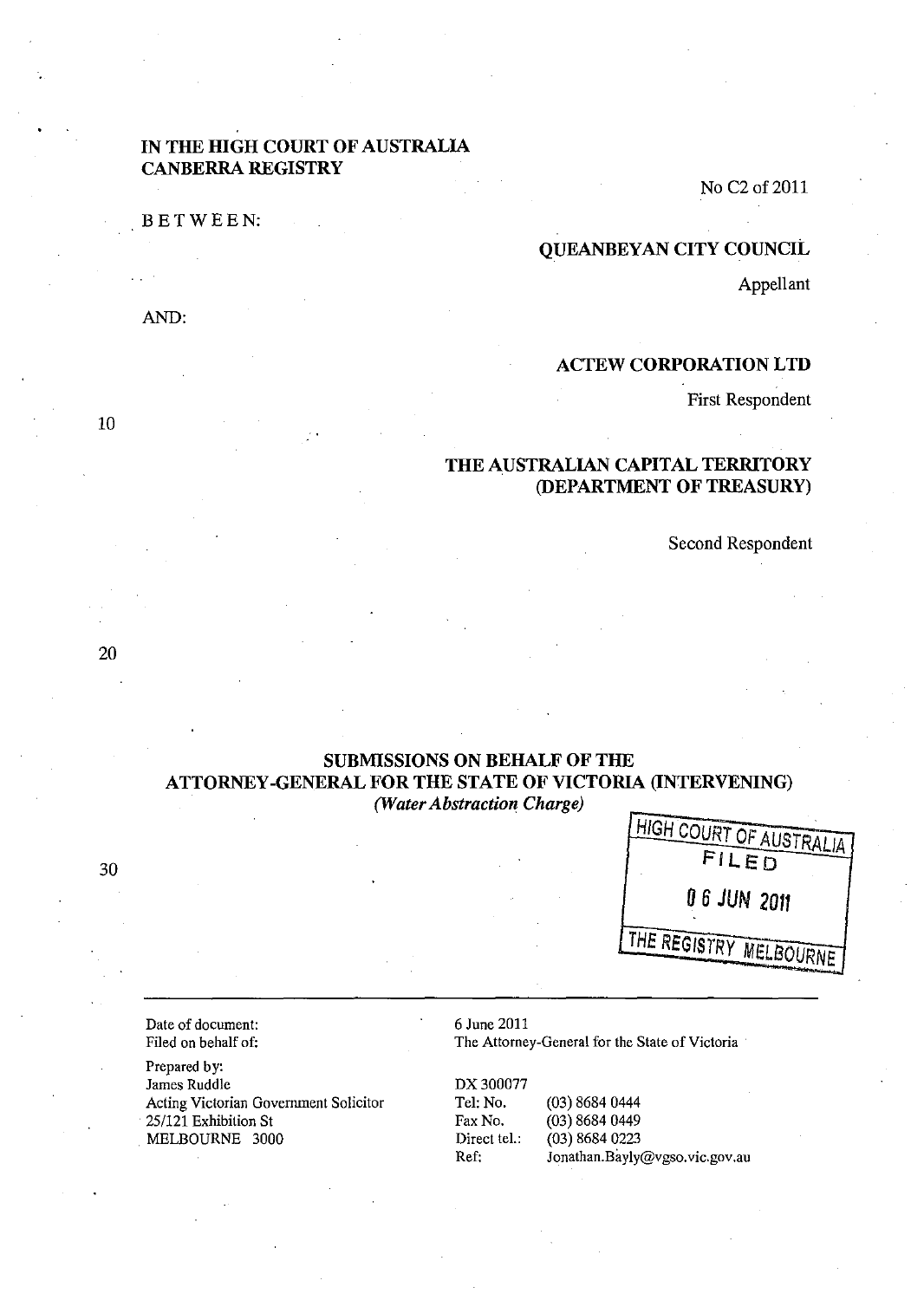### I. PUBLICATION ON THE INTERNET

1. These submissions are in a form suitable for publication on the internet.

### 11. BASIS OF INTERVENTION

2. The Attorney-General for the State of Victoria intervenes pursuant to s 78A of the *Judiciary Act 1903* (Cth), in support of the respondents.

# Ill. APPLICABLE CONSTITUTIONAL PROVISIONS, STATUTES AND REGULATIONS

3. The applicable constitutional provisions, statutes and regulations are set out in Annexure A to the Appellant's submissions.

#### V. ARGUMENT

10

# 4. This proceeding and proceeding C3 of 2011 raise for determination the validity of two fiscal exactions:

- (1) the water abstraction charge (WAC) imposed by Ministerial determination pursuant to s 78 of the *Water Resources Act* 1998 (ACT) (the 1998 WR Act) and later by s 107 of the *Water Resources Act 2007*  (ACT) (the 2007 WR Act); and
- (2) the Utilities Network Facilities Tax (UNFT) imposed pursuant to the *Utilities (Network Facilities Tax) Act 2006* (ACT).

20 5. It is convenient to deal, as the parties have, with the validity of the WAC in the submissions filed in this proceeding and to deal with the validity of the UNFT in the submissions filed in proceeding C3 of 2011.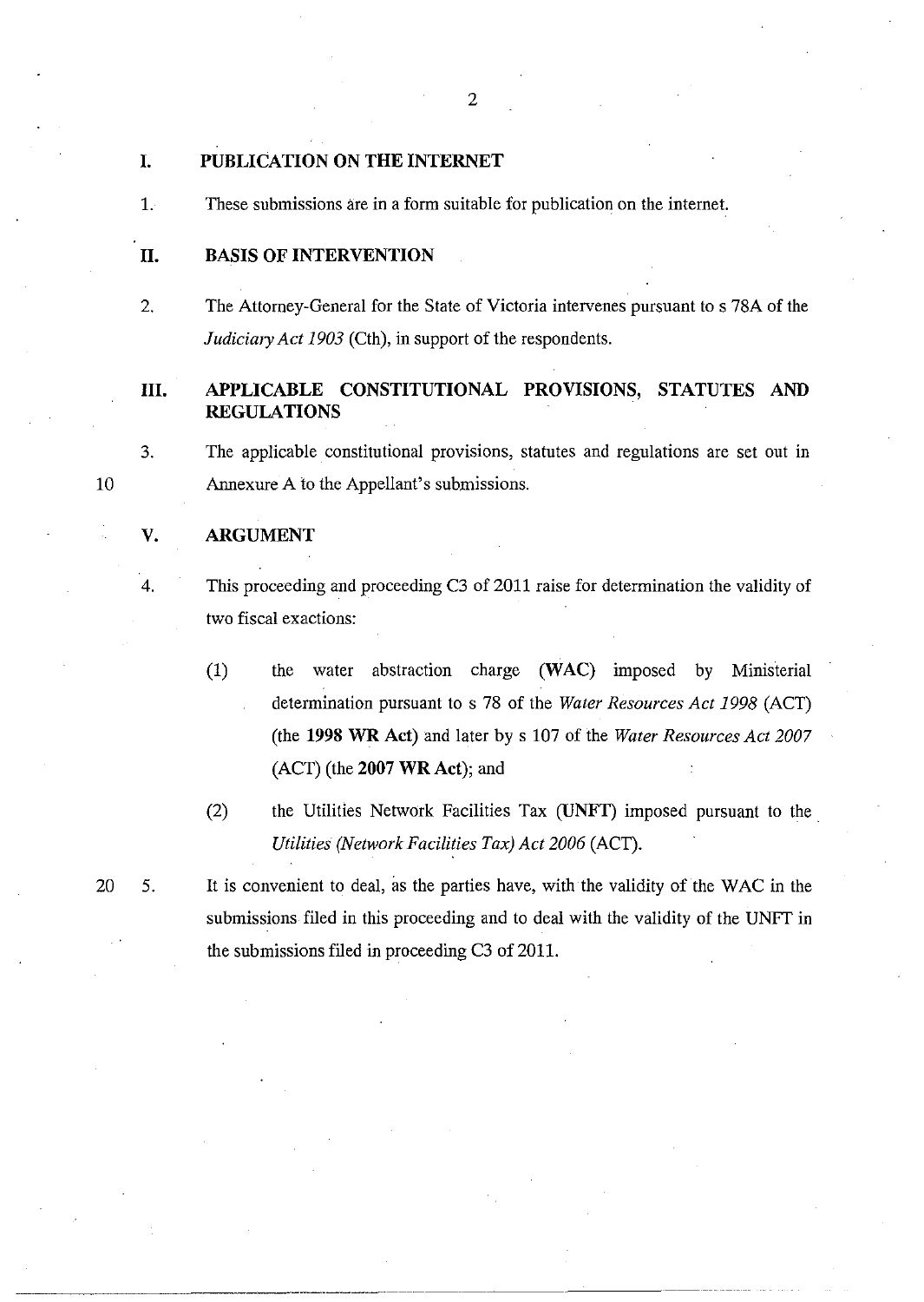#### A. Summary of Intervener's Argument

6. In summary, the Attorney-General for Victoria contends that, as the Court below held by majority, $1$  the WAC is not a tax, and hence not a duty of excise, for the following reasons:

3

(1) The WAC is a charge for the acquisition of valuable rights to use, for commercial purposes, a limited public natural resource and as such falls within an established exception to the traditional definition of "taxation", namely a fee for the acquisition of such rights.<sup>2</sup> It is akin to a royalty or a profit a prendre (as Keane CJ held below) (paragraphs 12 to 18 below).

(2) Where a charge of this kind is imposed (as distinct from a charge for the provision of services) there is no requirement that there be a "discernible relationship" between the charge and the value of the resource in question (paragraphs 19 to 27 below).

(3) Alternatively to (2), if there is a requirement that there' be a discernable relationship between the charge and the value of the resource, that requirement is met where the State or Territory imposing the charge fixes the amount of the charge by reference to the *quantity* of the resource acquired, according to what it considers the appropriate price for the right to use the resource, unconstrained by a requirement that the price reflect only the cost of access to the resource or its objectively determined "value" (paragraphs 28 to 36 below).

(4) Contrary to the Appellant's submissions,<sup>3</sup> where a charge is a charge for the acquisition or use of a natural resource, the fact that the charge has a revenue raising purpose is irrelevant to its characterisation as a tax. Such a charge will be likely always to have a revenue raising purpose, just as the sale of any property or rights owned by a State or Territory would have a revenue-raising purpose. In that respect, a charge for the right to

Appellant's submissions on the WAC at [36]-[52].

10

20

Keane CJ and Stone J, Perram J dissenting.

*Harper v Millister for Sea Fisheries* (1989) 168 CLR 314.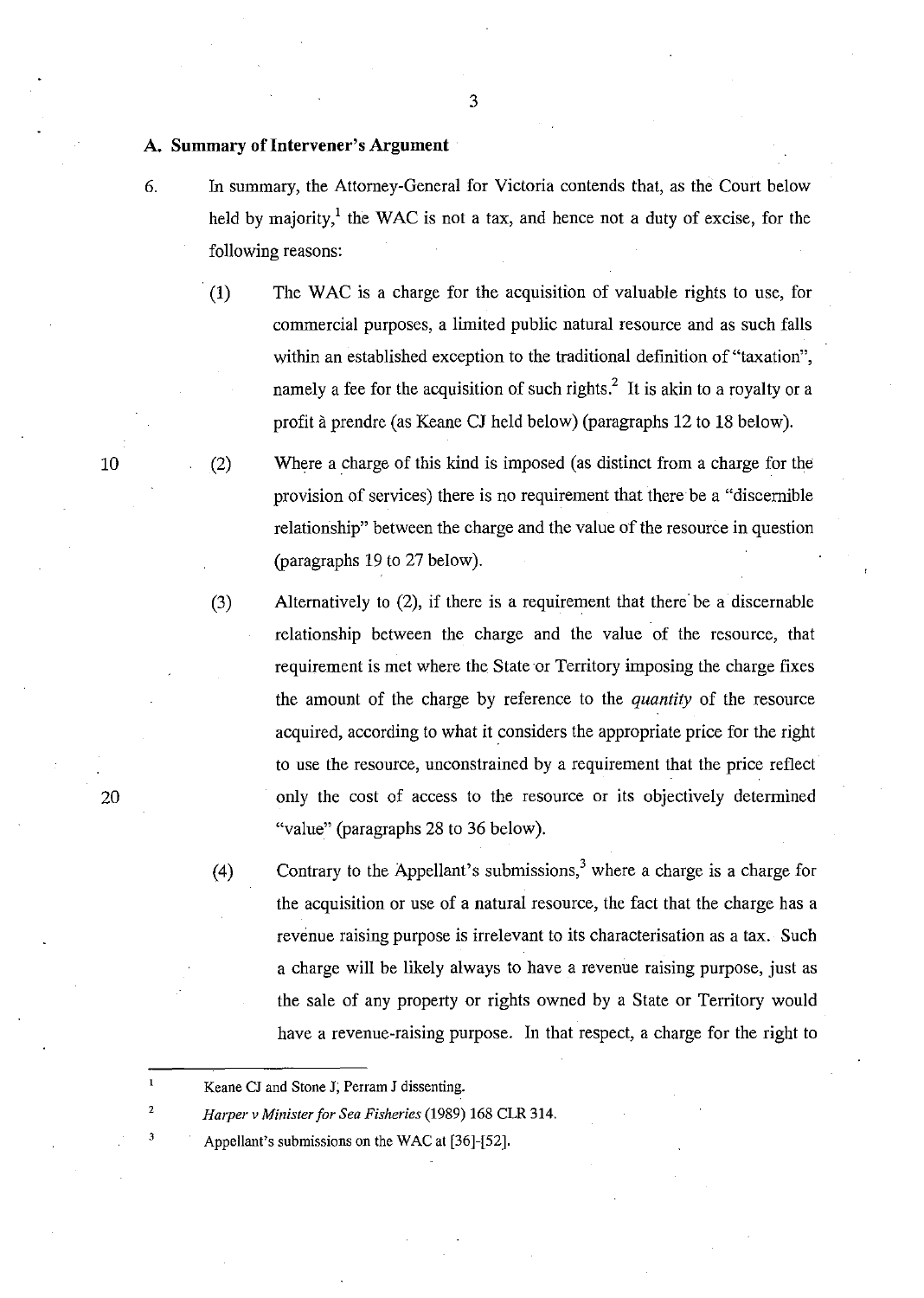acqUire or use natural resources owned or controlled by a State or Territory is fundamentally different to a fee for services provided by a State or Territory (paragraphs 38 to 41 below).

(5) Contrary to the Appellant's submissions,  $4$  the fact that a purpose of a fee for the acquisition or use of a limited public natural resource is intended to reduce demand for that resource does not point to it being a duty of excise. It remains a fee for the right to acquire or use the resource and akin to a profit à prendre (paragraph 42 below).

#### **B. The statutory regime**

10

7. Water in the Australian Capital Territory is currently regulated by the 2007 WR Act. It was previously regulated by the 1998 WR Act. Under both regimes the right to the use, flow and control of water of the Territory<sup>5</sup> was vested in the Territory.<sup>6</sup>

8. Each regime also provided that:

(1) . subject to certain exceptions not presently relevant, a person shall not take water without a licence: $<sup>7</sup>$ </sup>

(2) a licence may be granted to a person to take water, $8$  and such licence may be subject to conditions;<sup>9</sup>

(3) the Minister may determine fees for the Act.<sup>10</sup>

4 Ibid at [95].

5

- The phrase "water of the Territory" was not defined in the 1998 WR Act but is defined in the Dictionary to the 2007 WR Act to mean surface eater or ground water. Surface water is defined in s **8 to mean water on or flowing over land after having fallen as precipitation, having risen from underground or having been returned to the environment after treatment or use, or such water collected in a dam, reservoir or tank.**
- 2007 WR Act, s 7; 1998 WR Act, s 13.

1998 WR Act, s 33(1); 2007 WR Act, s 28.

- 1998 WR Act, s 35(1); 2007 WR Act, s 30.
- 1998 WR Act, s 35(2); 2007 WR Act, s 31.
- 10 1998 WR Act, s 78(1); 2007 WR Act, s 107.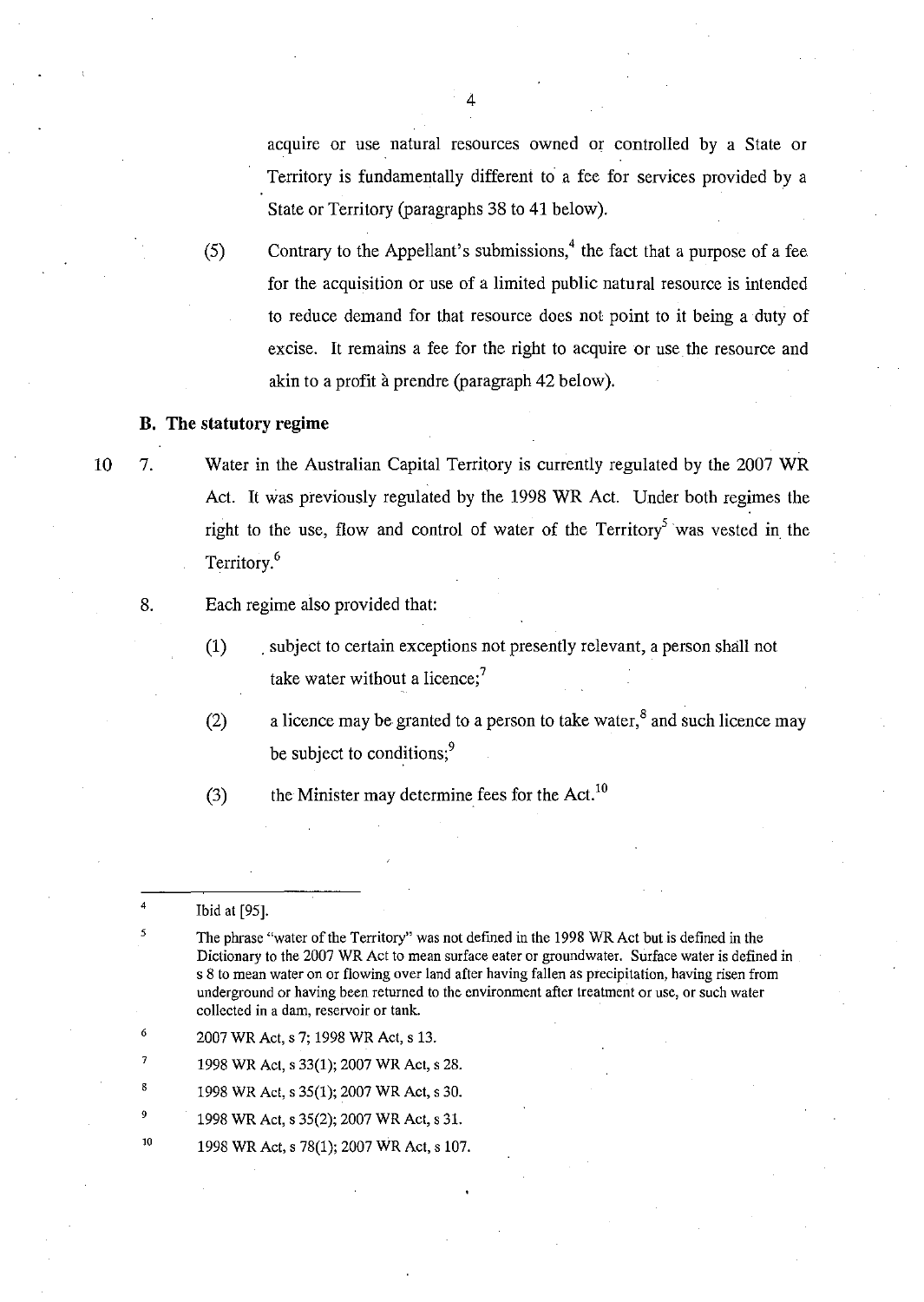- 
- 9. The First Respondent (ACTEW) holds a licence to take water under the 2007 WR Act and previously held a licence to take water under the 1998 WR Act.
- 10. From time to time the Minister has determined that a fee is payable for the extraction of water pursuant to a licence. As outlined in the judgment of Keane  $\text{CI}$ ,<sup>11</sup> the charges were as follows:
	- (1)  $10c$  per kilolitre from 1999-2003;
	- (2) 20c per kilolitre from 2004-2005;
	- (3) 25c per kilolitre from 2005-2006;
	- (4) 55c per kilolitre from 2006-2008;
	- (5) 51c per kilolitre from 2008-present.
- 11. The 10c per kilolitre and 20c per kilolitre charges were based on reports prepared by the Independent Pricing and Regulatory Commission (IPARC) that outlined the factors considered by it in recommending a price per kilolitre, together with indicative figures representing particular cost factors. The later charges were not based on IPARC reports.

### C. Nature of the WAC

12. It is indisputable that water is a valuable, scarce natural resource. Flowing water is by its nature unsuited to possession as private property  $-$  it is "common property not especially amenable to private ownership and best vested in a sovereign state", $^{12}$  and this has long been recognised by the common law and by statute. As French CJ, Gummow and Crennan JJ observed in *ICM Agriculiure Pty Lld v Commonweallh: <sup>13</sup>*

> The common law position in relation to flowing water, which adapted Roman law doctrine, was settled in *Embrey v Owen*. Baron Parke adopted the view of Chancellor Kent that flowing water is *publici juris* in the sense that no-one has "property in the water itself, but a simple usufruct while it passes along". This reflected Blackstone's classification of water as a "moveable, wandering thing"

13 (2009) 240 CLR 140 at [55]-[57].

10

<sup>11</sup>  *ACT v Queanbeyan City Council* (2010) 188 FCR 541 at 546-551 (AB ).

<sup>12</sup>  *ICM Agriculture Pty Ltd v Commonwealth* (2009) 240 CLR 140 at [55] (French CJ, Gummow and Crennan JJ).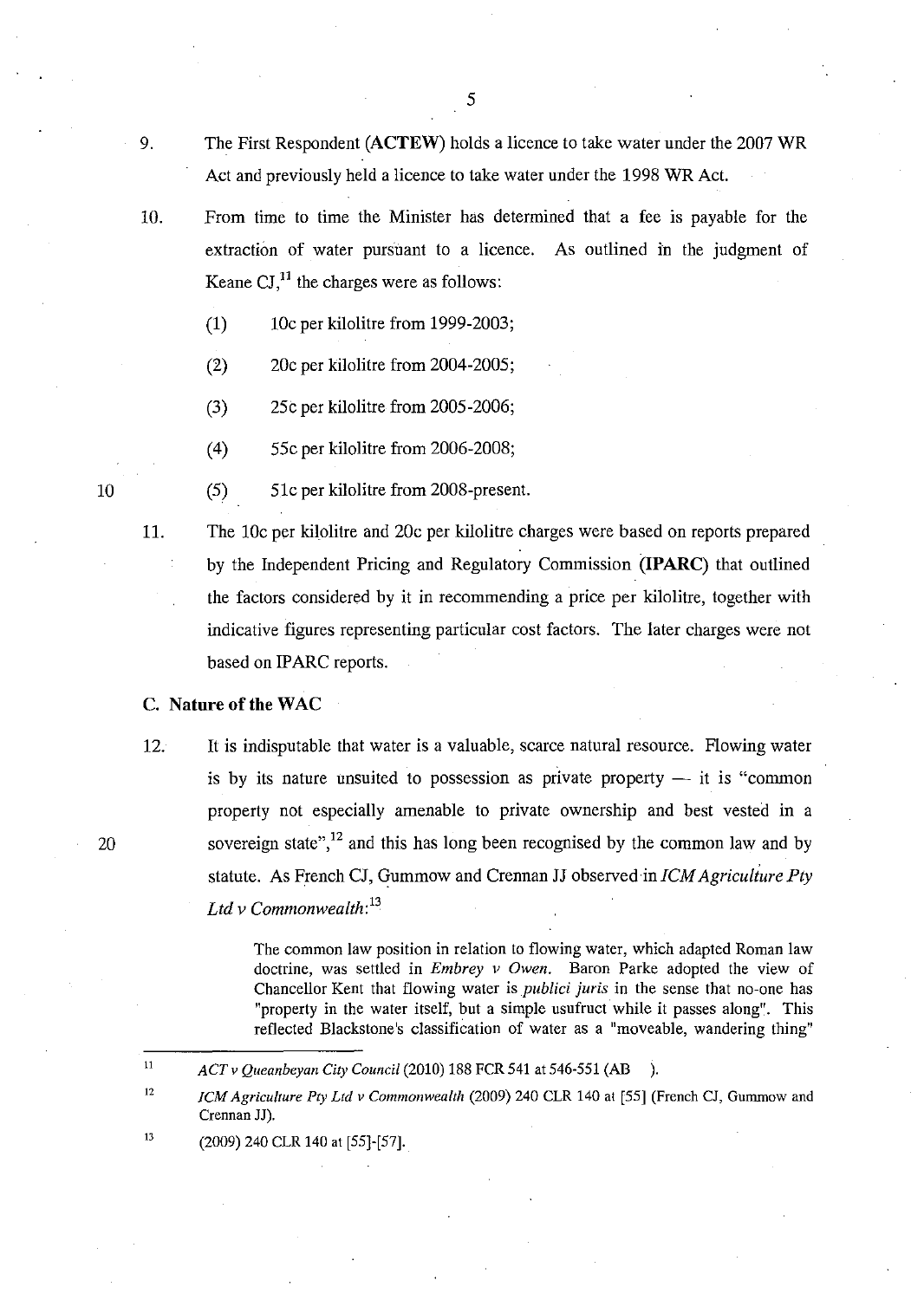which was "common" property. As such it is "beyond individual appropriation and alienation". Riparian rights did not depend on ownership of the soil of a stream'; they attached to land in either lateral or vertical contact with a stream.

This can be contrasted with the common law position in relation to groundwater settled in England in *Chasemore v Richards.* ... Such water could be intercepted by a landowner.

13. All States and Territories have legislation reflecting this common law position and vesting in the State or Territory all rights to the use, flow and control of water in waterways and groundwater.<sup>14</sup> And, as outlined above, in the present case s 7 of the 2007 WR Act (like s 13 of the 1998 WR Act) provides that the right to the use, flow and control of all water of the Territory is vested in the Territory.

14. Unlike the regime in issu'e in *Attorney-General (NSW) v Homebush Flour Mills*  Ltd,<sup>15</sup> the State and Territory legislation vesting rights to water in the States and Territories did not appropriate property from a person and then make provision for that person to re-purchase their property at a price higher than the price paid upon appropriation. More particularly, neither s 13 of the 1998 WR Act nor s 7 of the 2007 WR Act appropriated' property from the Appellant or from ACTEW and then provided for the Appellant or ACTEW to repurchase that property.' To the contrary, the Appellant and ACTEW had no property in or rights over Territory water prior to the enactment of the relevant statutory regimes; and it was the 1998 WR Act and the 2007 WR Act that conferred upon them the ability to obtain rights to use Territory water. The fact that "the ACT's control over its water resources itself is the creation of statute<sup> $,16$ </sup> is irrelevant in light of the common law position in relation to water that preceded the imposition of any legislative regime.

#### States and Territories may alienate rights over public natural resources

16

15. It is axiomatic that a State or Territory that has ultimate rights over a natural resource may alienate those rights to other persons or entities  $-$  and that it may

15 (1937) 56 CLR 390.

Appellant's submissions on the WAC at [60].

6

20

<sup>14</sup>  See, e.g., *Irrigation Act* 1886 (Vic) (and see currently s 7 of the *Water Act* 1989 (Vic)); see generally *Water Rights Act* 1896 (NSW); *Rights in Water and Water Conservation and Utilization Act 1910*  (Q); *Rights in Water and Irrigation Act* 1914 (WA); *Control of Waters.Act* 1919 (SA); Control of Waters Ordinance 1938 (NT); Lake Burley Griffin Ordinance 1965 (ACT).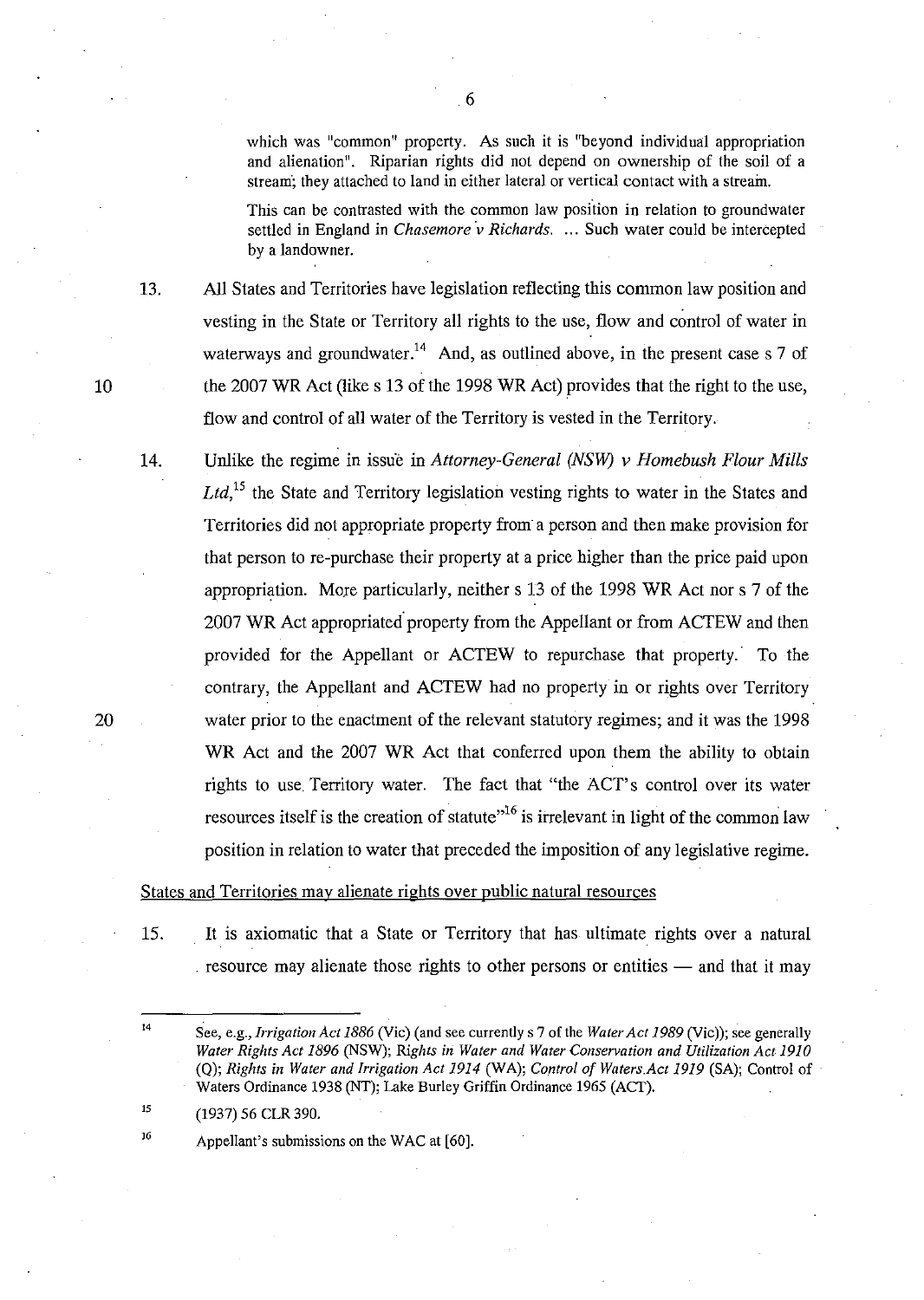choose to do so at a price. In this case, theW AC was and is the price to be paid for the right to use Territory water. As such it is relevantly indistinguishable from the licence fee payable for the.right to take abalone considered and held not to be a tax in *Harper v Minister for Sea Fisheries. 17 .* 

16. In that case Brennan J held, in a judgment with which the whole Court expressed agreement:<sup>18</sup>

> When a natural resource is limited so that it is liable to damage, exhaustion or destruction by uncontrolled exploitation by the public, a statute which prohibits the public from exercising a common law right to exploit the resource and confers statutory rights on licensees to exploit the resource to a limited extent confers on those licensees a privilege analogous to a profit à prendre in or over the property of another. A limited natural resource which is otherwise available for exploitation by the public can be said truly to be public property.whether or not the Crown has the radical or freehold title to the resource. A fee paid to obtain such a privilege is analogous to the price of a profit à prendre; it is a charge for the acquisition of a right akin to property. Such a fee may be distinguished from a fee exacted for a licence merely to do some act which is otherwise prohibited (for example, a fee for a licence to sell liquor) where there is no resource to which a right of access is obtained by payment of the fee.

Mason CJ, Deane and Gaudron JJ were in general agreement with Brennan J, but added brief reasons of their own. After considering the relevant context  $-$  that the legislation created "an entitlement of a new kind created as part of a system for preserving a limited public natural resource<sup> $n<sup>19</sup>$ </sup> - their Honours stated that the commercial licence fee imposed in relation to the taking of abalone was: $^{20}$ 

properly to be seen as the price exacted by the public, through its laws, for the . appropriation of a limited public natural resource to the commercial exploitation of those who, by their own choice, acquire or retain commercial licences. So seen, the fee is the quid pro quo for the property which may lawfully be taken pursuant to the. statutory right or privilege which a commercial licence confers upon its holder. It is not a tax. That being so, it is not a duty of excise.

- 18 Ibid at 335.
- 19 Ibid at 325.
	- Ibid.

20

7

17.

30

17

<sup>(1989) 168</sup> CLR 314. Notably, abalone and other fish were in an analogous position to water at common law, in that they were regarded as property of no-one and available for public fishing subject only to statute: ibid at 329 (Brennan J). The legislation in issue in *Harper* had qualified the public right to fish for abalone by providing that no person shall take abalone from Tasmania's waters without a licence; and providing that the Minister could sell licences for certain fixed sums. But, as here, there was no appropriation of any private property and provision for repurchase of that property.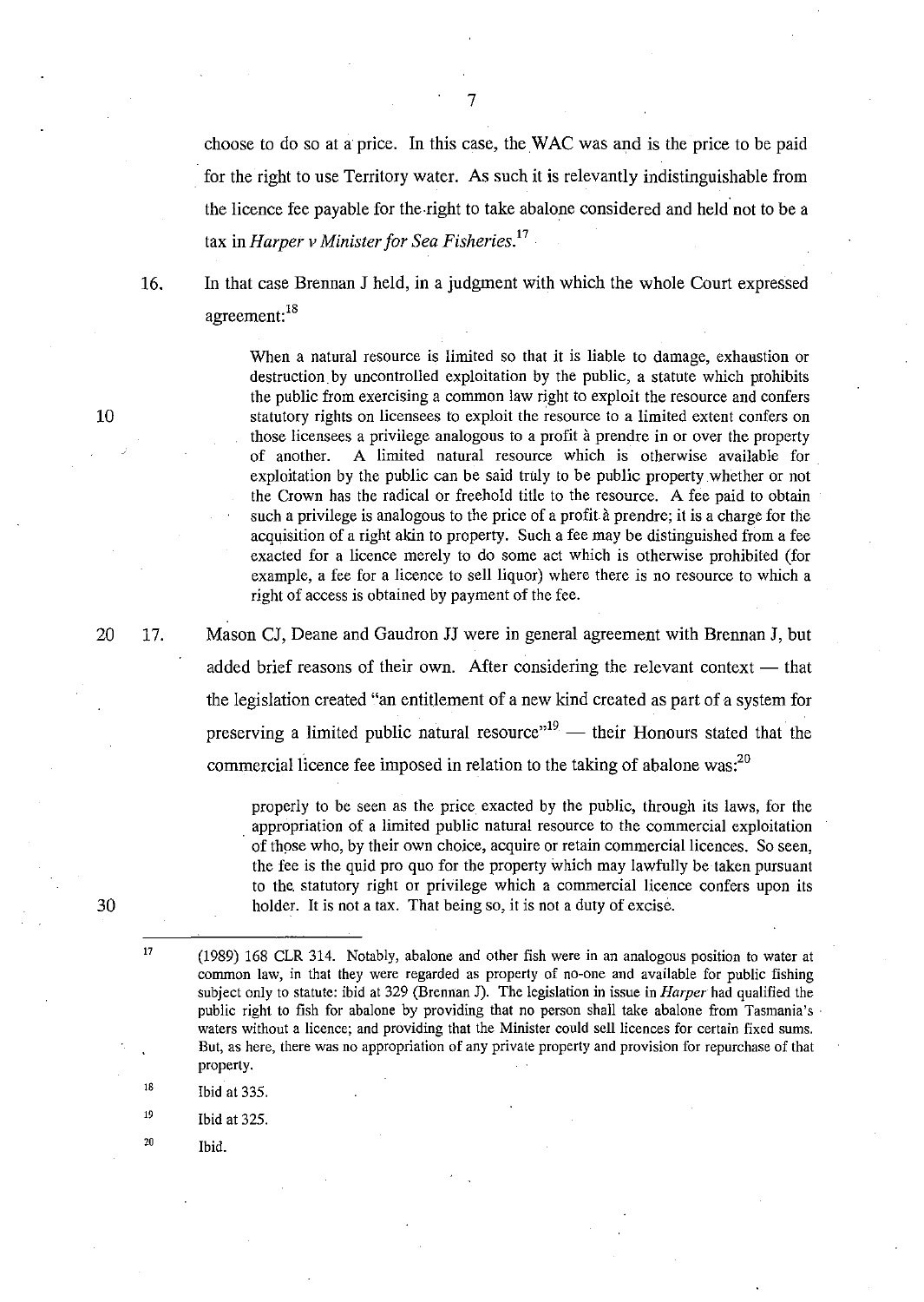18. The same reasoning applies in this case. The Appellant contends, however, that a qualification expressed by Dawson, Toohey and McHugh JJ in *Harper* — namely that any charge imposed for the acquisition of a right of this kind must bear a "discernable relationship" to the value of what is acquired  $a^{21}$  — ought now to be followed by this Court.

### D. No requirement that there be a discernible relationship between the charge and the value of what is acquired

Authorities do not support the "discernable relationship" requirement for rights to use or acquire property

- 19. The notion that a fee for a service might in some cases be a tax, depending on the amount of the fee, emerged in cases such as *Harper v State of Victoria* (the *Egg Grading Case*)<sup>22</sup>, Swift Australian Co (Pty) Ltd v Boyd Parkinson<sup>23</sup> and *General Practitioners Society v Coinmonwealth.<sup>24</sup>*
	- (1) In the *Egg Grading Case,* the Court placed reliance on the fact that the fee for grading and testing eggs was calculated by reference to the cost to the authority of providing the service, and held that the fee was not a  $\text{tax.}^{25}$
	- (2) In *Swift Australian,* Dixon CJ held that a fee for meat inspection was a tax rather than a fee for services because fees were payable for the general purpose of defraying government administrative expenses.<sup>26</sup>

22 (1966) 114 CLR 361.

10

- 23 (1962) 108 CLR 189.
- 24 (1980) 145 CLR 532.
- 25 (1966) 114 CLR 361 at 377 (McTiernan J), 378 (Taylor J), 379 (Menzies J), 382 (Owen J).
- 26 (1962) 108 CLR 189 at 200-201 (Dixon CJ, with whom Kitto J (at 209) and Windeyer J (at 224) agreed); see, to similar effect at 222 (Menzies J, with whom Taylor J (at 214) agreed).

<sup>21</sup>  [bid at 336-337. Notably, in *Airservices Australia v Canadian Airlines International Ltd* (1999) 202 CLR 133 at [297] McHugh J described the fee in issue in *Harper* as a "fee for services", suggesting that his Honour's understanding of the fee was that it was *not* a charge for the right to acquire or use a valuable natural resource so much as a fee for services, to which the "discernible relationship" requirement applied in accordance with existing authority.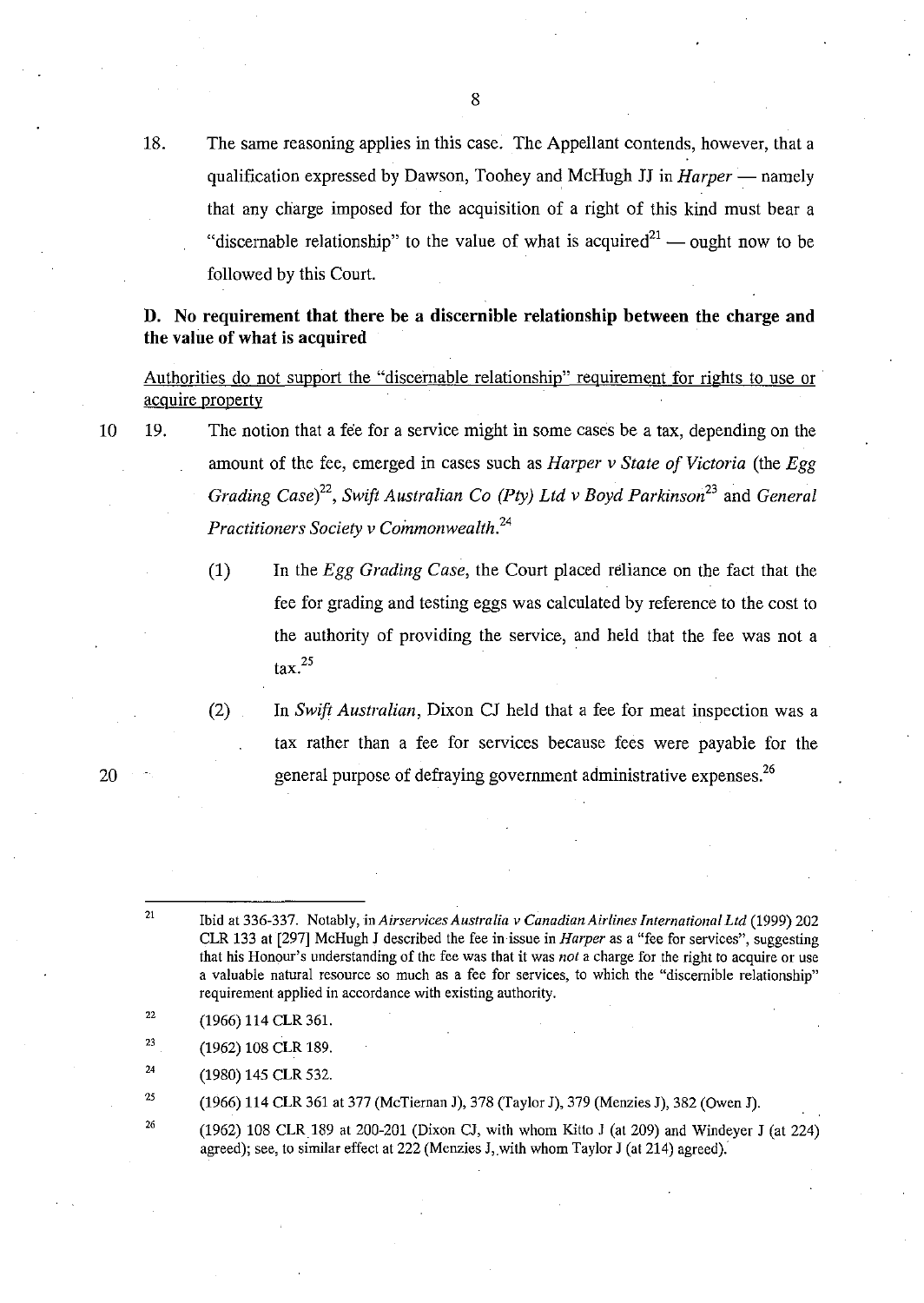(3) In *General Practitioners Society,* Gibbs J observed that a fee for services. might be regarded as a tax if the fee was "so large that it could not reasonably be regarded as a fee".<sup>27</sup>

20. More recently, this Court has adopted the requirement that there be a "discernable relationship" between the fee in question and the services being acquired, with the relationship not being necessarily limited to the recoupment of the costs involved **in** the provision of the service in question. The phrase was first used **in** this context<sup>28</sup> in Air Caledonie v The Commonwealth,<sup>29</sup> a case concerning fees for services, not charges for the acquisition of property or other valuable rights. After considering Latham CJ's traditional definition of a tax the Court said: $30$ 

> There are three comments which should be made in relation to the above general statement of Latham CJ. The first is that it should not be seen as providing an exhaustive definition of a tax. ... The second is that, in *Logan Downs Pty Ltd v Queensland,* Gibbs J made explicit what was implicit in the reference by Latham CJ to "a payment for services rendered", namely, that the services be "rendered to"  $-$  or (we would add) at the direction or request of  $-$  "the person required" to make the payment. The third is that the negative attribute  $-$  "not a payment for services rendered"  $-$  should be seen as intended to be but an example of various special types of exaction which may not be taxes even though the positive attributes mentioned by Latham CJ are all present. Thus, a charge for the acquisition or use·of property, a fee for a privilege and a fine or penalty imposed for criminal.conduct or breach of statutory obligation are other examples of special types of exactions of money which are unlikely to be properly characterized as a tax notwithstanding that they exhibit those positive attributes. On the other hand, a compulsory and enforceable exaction of money by a public authority for public purposes will not necessarily be precluded from being properly seen as a tax

(1980) 145 CLR 532 at 562 (Gibbs J - Barwick Cl, Stephen, Mason and Wilson JJ agreeing).

The phrase "discernible relationship" had earlier been used by some members of this Court in the context of whether a particular tax had the requisite connection with the quantity or value of goods subject to a fee so as 10 constitute an excise. So, for example, in *Gosford Meats Pty Ltd v State of New South Wales* (1985) 155 CLR 368 al Dawson J (dissenting) held that a fee for operating an **abattoir, calculated by reference to the number of animals slaughtered in the previous year, was not a**  duty of excise because there was "no discernible relationship between the products of the abattoir and fee imposed for the privilege of running the abattoir". And in *Hematite Petroleum Pty Ltd v Victoria* (1983) 151 CLR 599 at 669, Deane J stated that "[i]t is unnecessary to consider whether, if it were critical that there exist a discernible relationship between the tax and the quantity or value of the relevant goods, it could properly be assumed that the amount of \$10,000,000 per annum in respect of each pipeline was not selected as the result of some arbitrary whim but by reason of some relationship to eilher the anticipated quantity or value of goods which were to be transported through **the pipeline".** 

(1988) 165 CLR 462.

(1988) 165 CLR 462 at 467.

10

27 28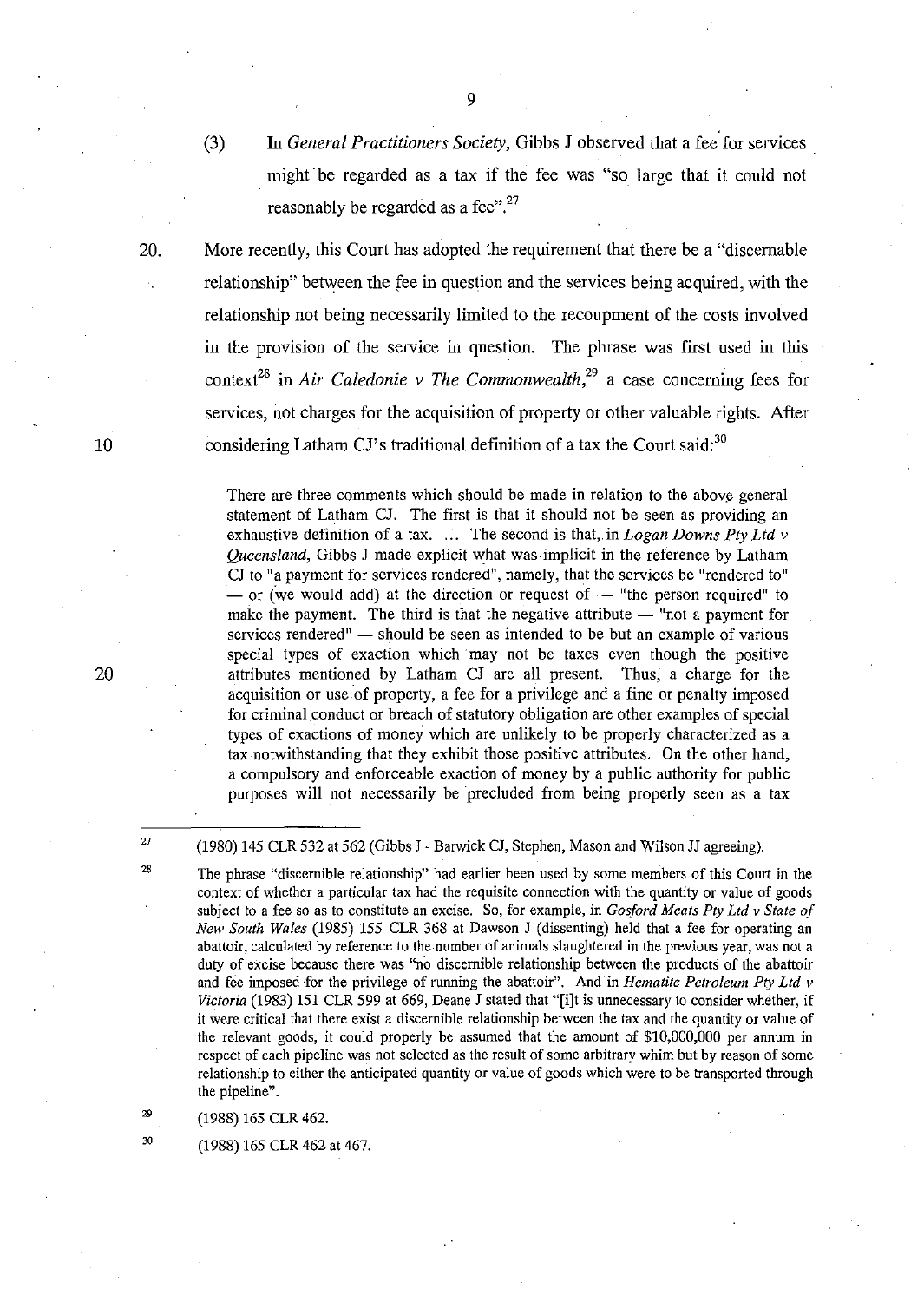merely because it is described as a "fee for services". If the person required to pay the exaction is given no choice about whether or not he acquires the services and the amount of the exaction has no discernible relationship with the value of what is acquired, the circumstances may be such that the exaction is, at least to the extent that it exceeds that value, properly to be seen as a tax.

This passage links the need for a "discernible relationship" only to the fee for services exception; not to the other exceptions expressly mentioned.

21. Consistently with *Air Caledonie,* neither the judgment of Mason CJ, Deane and Gaudron JJ nor that of Brennan J in the later decision in *Harper* made reference to any requirement for a "discernible relationship" in relation to a charge for a right to use or acquire a natural resource. Given the terms of the statement in *Air Caledonie* and the prominence of this point in the judgment of Dawson, Toohey and McHugh JJ, it cannot be thought that Mason CJ, Brennan, Deane and Gaudron JJ simply overlooked or failed to mention the point; rather, it ought to be inferred that their Honours did not regard a discernible relationship to quantity or value as essential to prevent a charge for the right to acquire or use a limited public natural resource being characterised as a tax.<sup>31</sup>

22. Finally, all the judgments in *Airservices Australia v Canadian Airlines International Ltd*<sup>32</sup> use the language of fees for services when discussing the discernible relationship requirement. While this may in part be explained by the fact that the case concerned fees for services and not a fee for the right to acquire or use a valuable natural resource, it is notable that even in the general articulation of principle no member of the Court linked the discernible relationship requirement to such a right.

(1999) 202 CLR 133.

10

20

31

Contrary to the Appellant's submissions on the WAC at [58], the Court below did not err in declining to follow "clear and considered dicta" in *Harper.* While all Justices in *Harper* agreed with the judgment of Brennan J, the statements of Dawson, Toohey and McHugh 11 in relation the **discernible relationship requirement were the expression of a minority view; and. the Court below**  was not free to follow those statements in preference to the approach of the majority.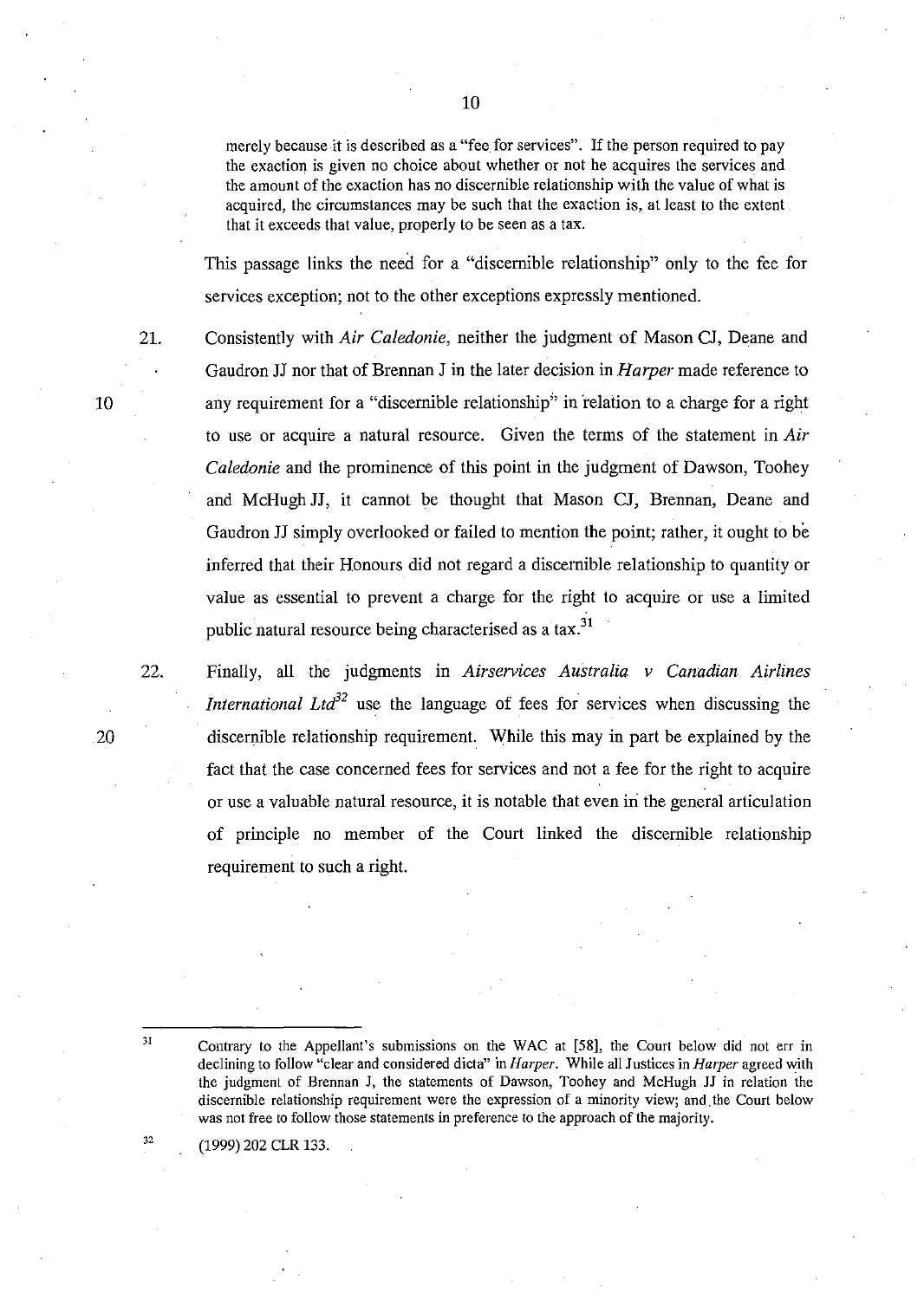The Court should not apply the "discernable relationship" requirement to the acquisition of rights in respect of natural resources

23. In any event, the "discernible relationship" requirement is not appropriately applied to a charge for the right to acquire or use a natural resource so as to limit the amount that a State or Territory can charge for the right in question. The amount to be charged for such resources raises complex social, political and economic issues relating to conservation of scarce resources, including for future generations, the value of the resource in the market, the costs associated with access to the resource and the need to deter over-consumption. These are matters suitable for political judgment by the legislature  $-$  they are not matters that lend themselves readily to judicial determination.<sup>33</sup>

24. There is a principled basis for distinguishing a fee for services and a charge for a right to aGquire or use a limited public natural resource. In the cases where an entity is required to obtain a service from a State or Territory in order to conduct its business the entity obtains a service that forms part of the regulation of the carrying on of that business, while also benefitting the entity.<sup>34</sup> In those circumstances, the imposition of a requirement that the fee charged for the service must bear a discernable relationship to the cost or value of the service<sup>35</sup> (and

33 34

35

*ACT v Queanbeyan City Council* (2010) 188 FCR 541 at 583 (Stone J) (AB ).

In the context of fees for services, the supply of such services would generally be highly elastic, thus causing the market price to reflect closely the cost to a supplier of providing the service. The existence of a requirement that a person obtain a particular service, and that they obtain it from the government, artificially removes the elasticity. However, the cost of provision of the service, plus a reasonable rate of return, would reflect the likely market·price were there no government monopoly. Thus this is generally the appropriate benchmark for determining a "discernible relationship" where **a government monopoly exists in relation to services.** 

For example, the service of egg grading and testing considered in *Harper v State of Victoria* (1966) **114 CLR 361; the services of air traffic control, rescue and fire services considered in** *Airservices Australia v Canadian Airlines International Ltd* (1999) 202 CLR 133; fees for dispute resolution **services in relation to complaints against members of the Telecommunications Industry Ombudsman scheme, levied under s 128 of the** *Telecommunications (Consumer Protection and Service-Standards Act* 1999 (Cth) and considered in *Australian Communications Authority v Viper Communications Pty Ltd* (2001) 110 FCR 380. Cf *Swift Australia Co (Pty) Ltd v Boyd Parkinson* (1962) 108 CLR 189 at 200, where a fee "for the purpose of defraying the expenses of inspection of meat for sale and of carrying [the legislation] into effect" was held to be a tax because it went beyond the cost of provision of the services in question: see paragraph 19 above.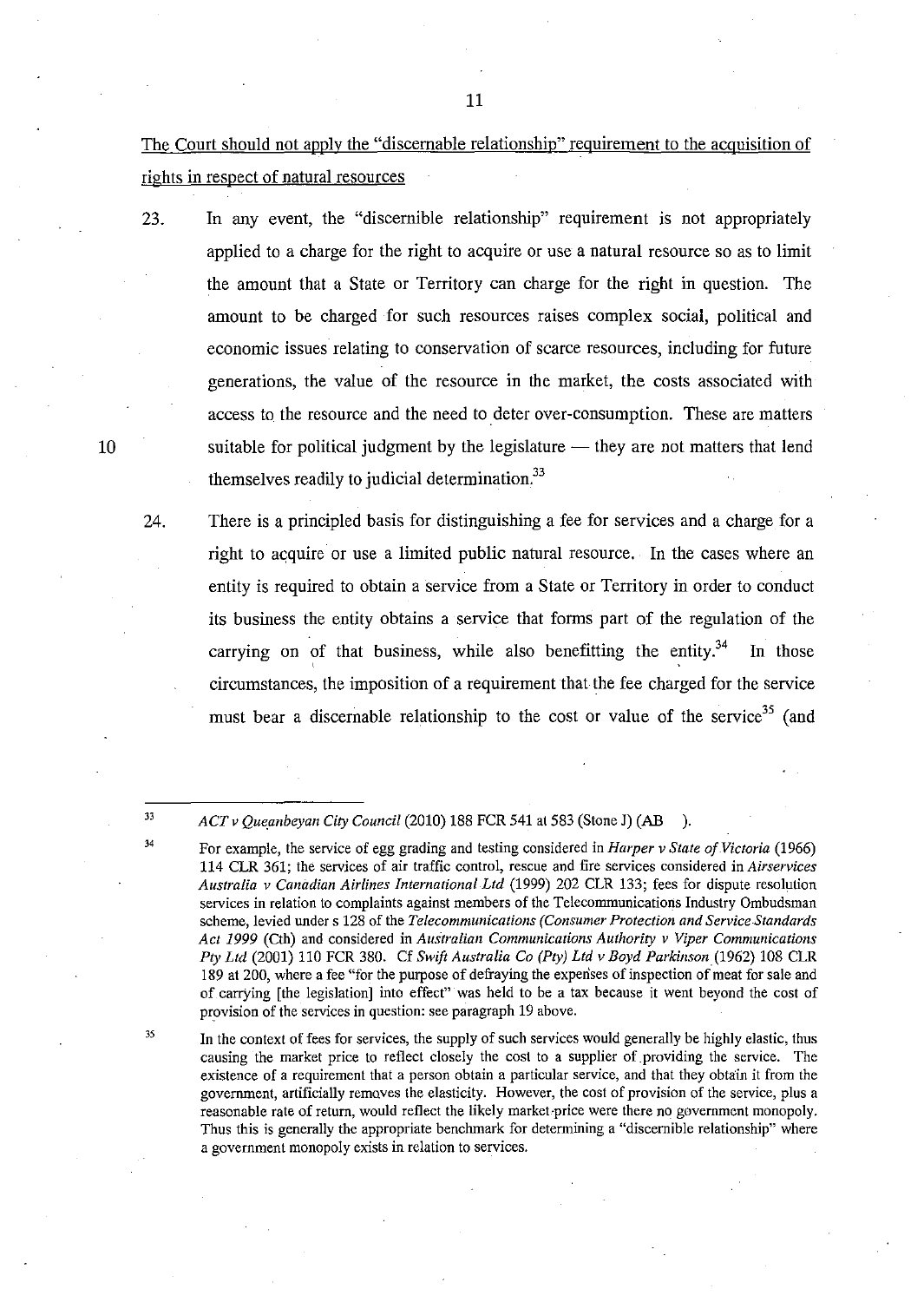making allowance for a "reasonable rate of return"<sup>36</sup>) ensures that the provision of a compulsory, regulatory service is not utilised as a'device for imposing what is in truth a tax to fund the general services of government to the wider community, rather than a charge for the services received by the person who pays that charge.

25. In contrast, when an entity pays a fee for the right to acquire or use a limited public natural resource, even where in a practical sense it has to obtain the resource from the State or Territory in order to conduct its business, it obtains a valuable right to acquire something that it may trade to others. In those circumstances, the State or Territory is simply selling its own rights over the . commodity; the purchaser obtains a valuable thing; and there is no need in principle for there to be any discernible relationship between price and value in order to ensure that the price of the commodity is not utilised as a device for imposing what is in truth a tax. The fee is simply the price at which the owner of the rights in question is prepared to sell those rights; the purchaser then obtains the rights; and the price paid for those rights is not a tax.

26. Finally, the discernible relationship requirement ought to be rejected in this context because it would create the anomalies and difficulties identified by Perram J in the court below,<sup>37</sup> which stem from an attempt to apply the "discernible" relationship" requirement in the context of monopoly rights over a limited public natural resource. Without the "discernible relationship" requirement, the anomalies identified by Perram J do not arise.

27. For the above reasons, the Court should not now adopt a requirement that there be a discernable relationship between the price charged for rights to acquire or use a limited public natural resource and the value or quantity of the resource so acquired in order for the charge to fall outside the notionof a tax. Contrary to the Appellant's submissions, this will not mean that natural resources constitute a "type of goods ... to which s 90 does not apply" and will not remove a large

See *Airservices Australia v Canadian Airlines International Ltd* (1999) 202 CLR 133 at [141] (Gaudron J, Hayne J agreeing), [297], [318] (McHugh J), [450] (Gummow J). At 588 [194]-[195].

37

36

10

- 
- 
-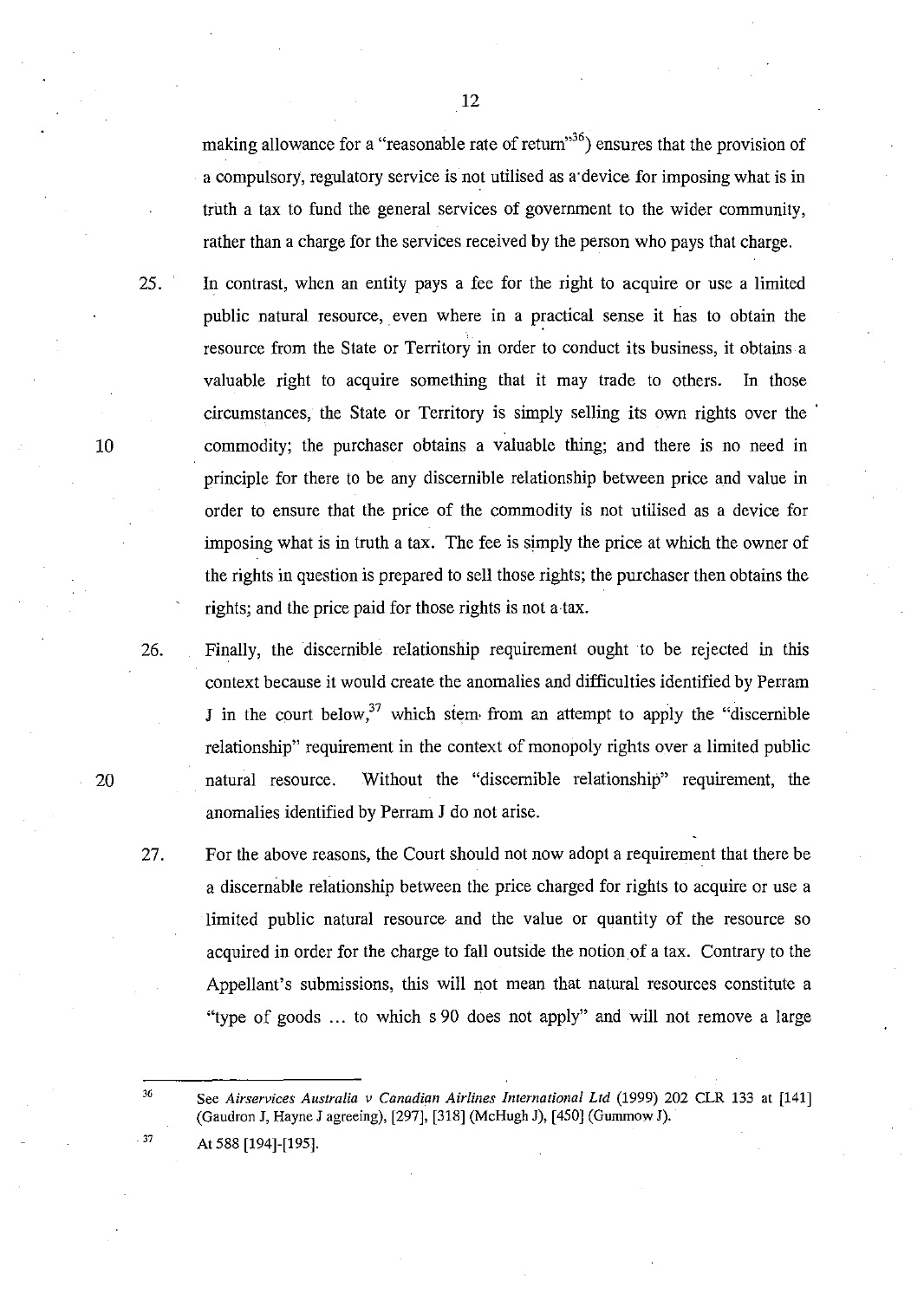portion of economic activity from the protective reach of that section.<sup>38</sup> Once a State or Territory has alienated its rights over natural resources, if the State or Territory then sought to impose a levy on, for example, the further use or sale of such resources, such a levy may well, depending on the circumstances, constitute a duty of excise.

# E. If there is a "discernible relationship" requirement, it permits setting of price by reference to the quantity of the resource acquired

28. In the alternative, if there is a requirement that there be a discernable relationship between the charge imposed and the right conferred in relation to a natural resource, it is satisfied if the charge is set by reference to the *quantity* of the resource obtained by the purchaser, rather than by reference to its value. This is consistent with the judgment of the Court in *Stanton v Federal Commissioner of Taxation*;<sup>39</sup> and it also emerges from a closer consideration of the judgments in *Harper.* 

#### *Stanton v Federal Commissioner of Taxation*

29. In *Stanton* the Court considered whether moneys paid under a contract for the taking of timber were received "as or by way of royalty" so as to be included in a taxpayer's assessable income pursuant to s 26(f) of the *Income Tax and Social Services Contribution Assessment Act* 1936 (Cth). The contract was described by the Court as follows: 4o

> [I]n substance the agreement amounts to a sale of standing timber, with a limitation as to quantity, at a lump sum price based in the end upon the amount of timber found to be standing upon the land whether the timber was cut or removed or not. It will be seen too that the price was payable in quarterly instalments which became due independently of the amount of timber removed, so that the full price remained payable without regard to the extent to which the purchaser might exercise his right to cut and remove the timber.

30. The Court held that the payments under the contract were not royalties because they were unrelated to the quantity or value of the timber removed; rather, the

40 Ibid at 639.

10

<sup>38</sup>  Appellant's submissions on the WAC at [61].

<sup>39</sup>  (1955) 92 CLR 630.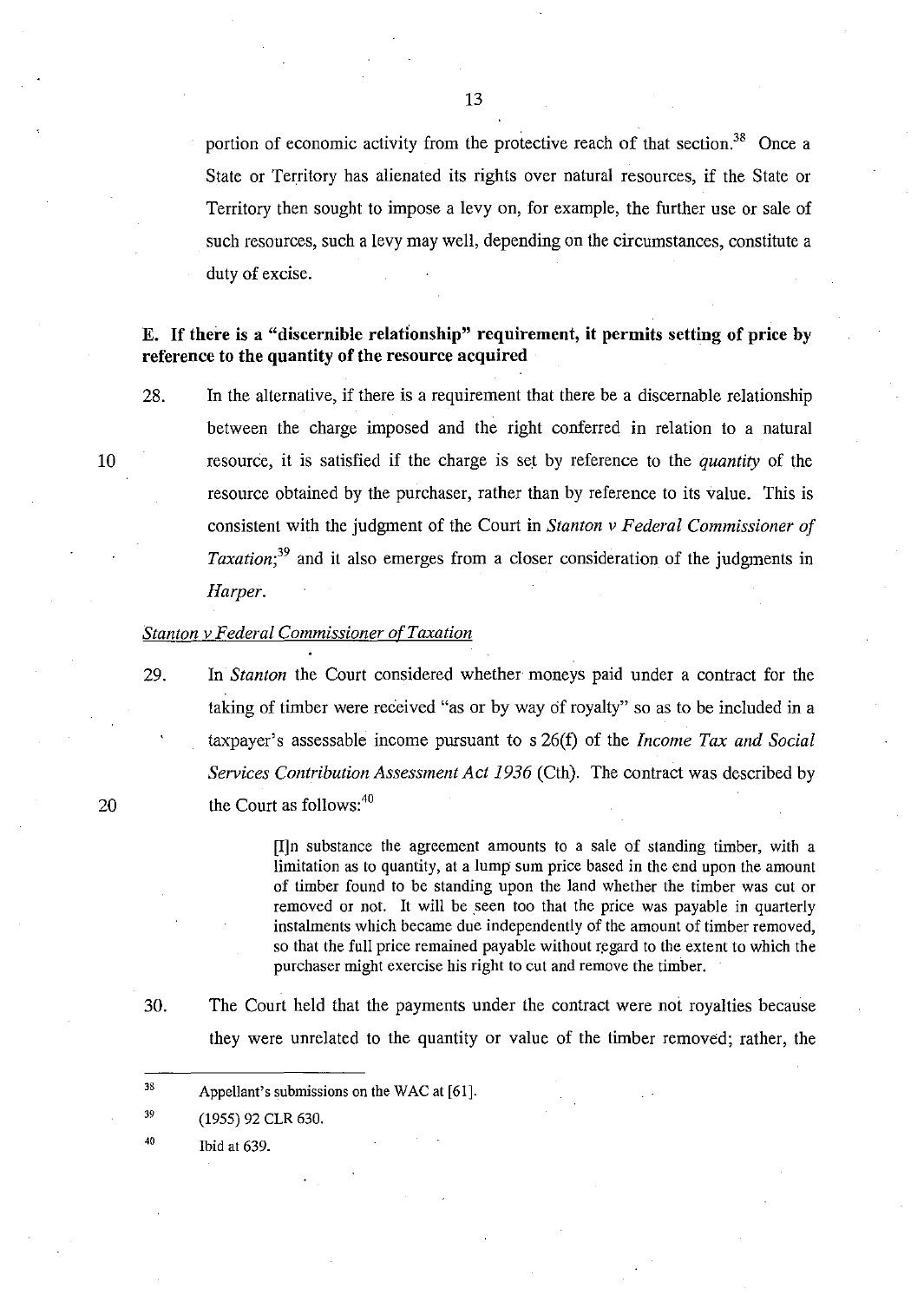lump sum fee was payable regardless of whether or not the purchaser exercised his 'right to take timber. Their Honours considered the development of the concept of a royalty, and then described a royalty in relation to the taking of things from land in the following terms: $41$ 

> What matters here is the parallel though distinct development of the meaning of the word which seems to arise from payments made to the Crown in respect of metals and the like won or taken from the soil. Similar payments to'the owners of mines are regarded as royalties and by' an extension not difficult to follow payments made in respect of the taking under the agreement or licence of the owner of land of anything which may be considered part of or naturally attached to the soil such as coal, stone, sand, shells, oil and standing timber came to be spoken of as royalties. Warren and piscary and such rights are not heard of amongst us but conceivably there may be things made the subject of royalty which belong to ownership of land that cannot be considered actually to be part of the soil. In the case of monopolies and the like the essential idea seems to be payment for each thing produced or sold or each performance or exhibition in pursuance of the licence. 'In the same way in the case of things taken from the land the essential notion seems to be that the payment is made in respect of the taking of something which otherwise might be considered to belong to the owner of the land in virtue of his ownership. In other words it is inherent in the conception expressed by the word that the payments should be made in respect of the particular exercise of the right to take the substance and therefore should be calculated either in respect of the **quautity or** value taken or the occasions upon which the right is exercised.

Thus when considering whether a particular payment is a royalty paid as the price for taking a thing from land, the payment must be made in relation to the exercise of the right in question; and this requires a relationship between the payment and either the *quantity* or the *value* of what is taken. It is not necessary to show a relationship between the price set for a given quantity and also some independent, objective value of the thing taken.

### *Harper v Minister for Sea Fisheries*

32. Likewise, in *Harper* the Court accepted that a fee calculated by reference to the *quantity* of the thing taken was, for that reason, not a duty of excise.

 $41$  Ibid at 641-642 (emphasis added).

20

31.

10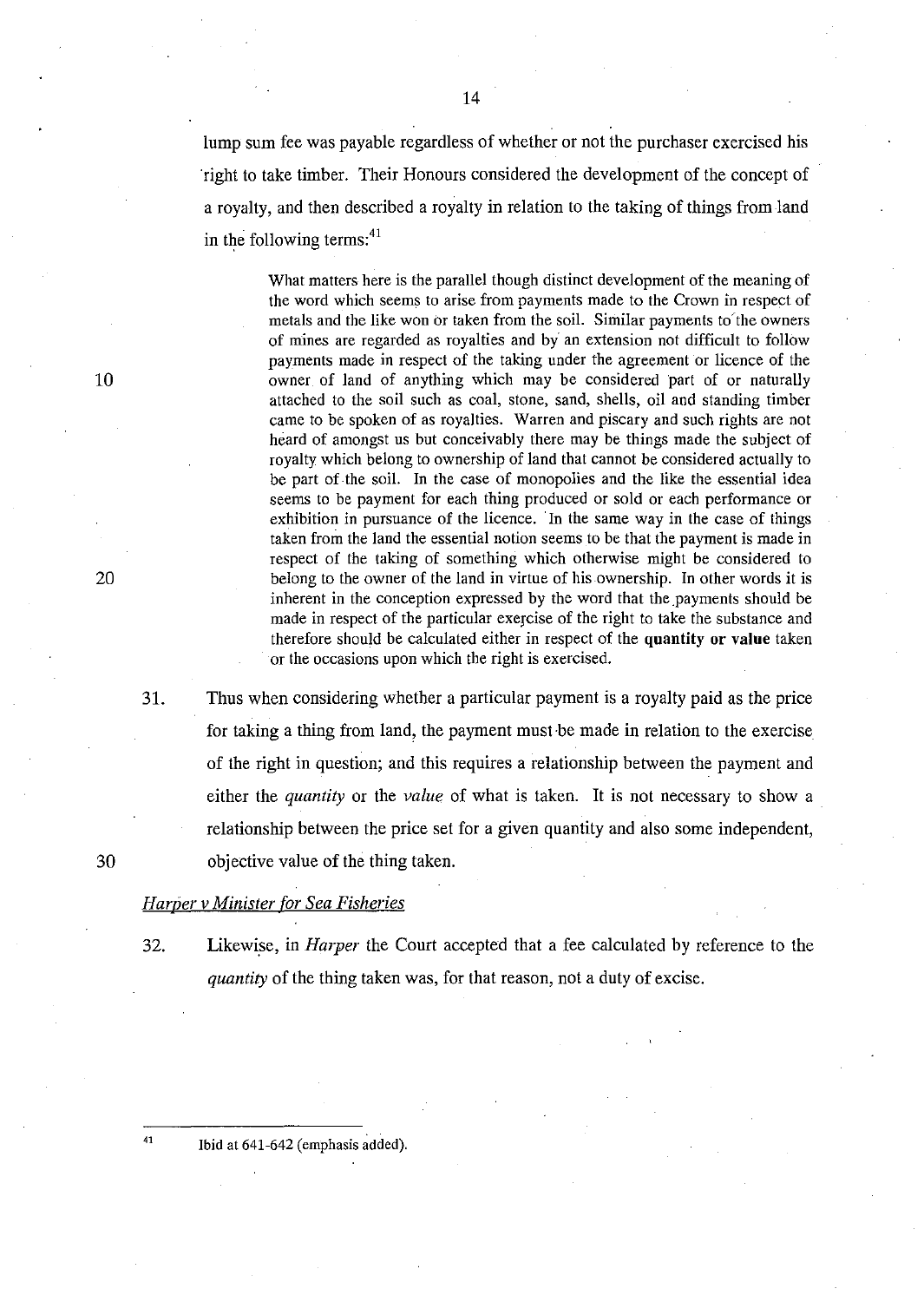33. The fees in issue in *Harper* were as follows: <sup>42</sup>

(1) up until 1 December 1987, \$360 per tonne of abalone the licence holder was authorised to take while the licence was in force;

15

- (2) from 1 December 1987 to 13 December 1988, an amount calculated as 5% of the gross value of the abalone taken in State fishing waters in the preceding year, as declared by the Director, levied on a per tonne basis; and
- (3) from 13 December 1988, a flat fee depending on the quantity of abalone authorised to be taken pursuant to the licence:
	- (a) \$28,000 where the quantity did not exceed 15 tonnes; or
	- (b) \$40,000 where the quantity exceeded 15 tonnes.
- 34. There was no evidence before the Court as to how the sum of \$360 per tonne or the flat fees of \$28,000 and \$40,000 were arrived at, or whether those fees or the "gross value" declared by the Director represented any assessment of the market value of the abalone. There was no evidence as to whether there had been any independent valuation of the resource and the costs associated with the taking of the resource, as· had occurred in relation to the earlier calculation of the fees in the present case. 43
	- Rather, Dawson, Toohey and Gaudron JJ, while stating that the presence of "a relationship between the amount paid and the value of the privilege conferred" was "most important", accepted that each method of calculating the fee exhibited the requisite relationship.<sup>44</sup> It is thus apparent that their Honours considered that a fee for the taking of a limited public natural resource set by reference to the *quantity* of the resource obtained or permitted to be obtained had a sufficient

Ibid at 336 (Dawson, Toohey and McHugh JJ).

10

35.

20

<sup>42</sup>  (1989) 168 CLR 314 at 326-328 (Brennan J).

<sup>43</sup>  See discussion in *ACT* v *Queanbeyan City Council* (2010) 188 FCR 541 at 545-548 (Keane CJ) (AB ).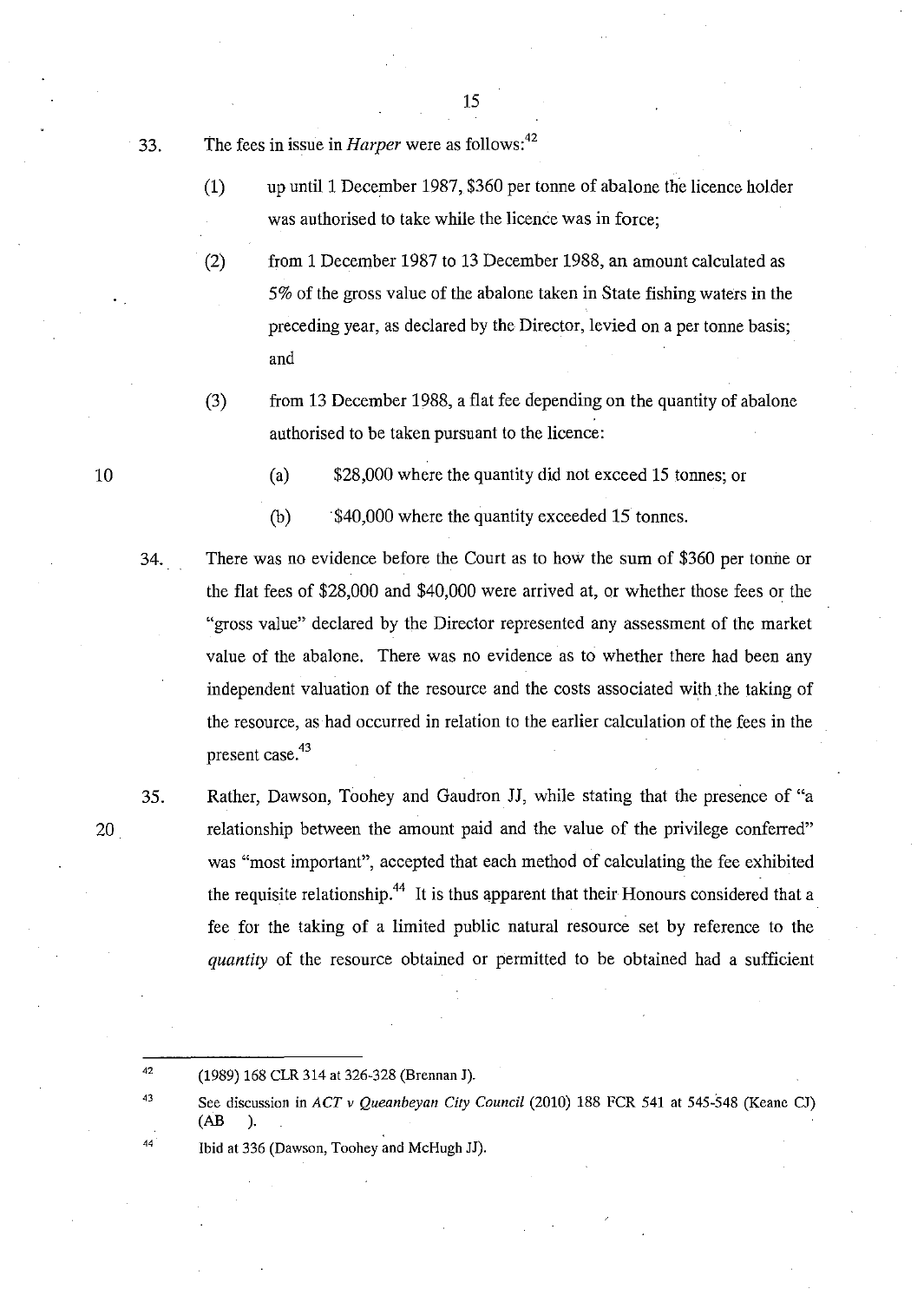relationship to the value of the good in question so as to render it "the price paid for the right to appropriate a public natural resource".45

36. As a consequence, even applying the approach of Dawson, Toohey and Gaudron JJ in *Harper*, a State or Territory imposing a charge for the acquisition of a natural resource is entitled to set that charge by reference to the quantity of the resource acquired or pennitted to be acquired, according to what it considers the value of the right so to acquire the resource. The States and Territories are unconstrained by a requirement that the price reflect only the cost of access to the resource or only the market value of the resource (if that can be detennined), or by any requirement that they have obtained independent advice as to relevant costs or "value". Further, in setting what is in effect the price of the resource in question the State or Territory is entitled to take into account the intrinsic value of the resource, the need to conserve the resource and the entitlement of the State or Territory to raise revenue by sale of rights over limited natural resources.

37. That test is plainly satisfied in the present case, because the WAC is charged explicitly by reference to the quantity of water taken.

F. Intention to raise revenue by selling rights to use or access valuable natural resources irrelevant

- 38. When a State or Territory is the owner of rights over natural resources, such as minerals, water or fish, it is entitled to alienate its rights over those resources, and to do so for a price. The State or Territory is entitled to set the price at which it alienates its rights over natural resources so as to raise revenue for the consolidated revenue fund of the State or Territory in question. It is inherent in the sale of rights or property held by a State or Territory that revenue will be raised.
	- 39. This is what State and Territory royalties in relation to the extraction of minerals have traditionally done. There is no suggestion in the authorities that such royalties are not permitted to raise revenue, or are only pennitted to yield a

45 Ibid at 337 (Dawson, Toohey and McHugh JJ).

20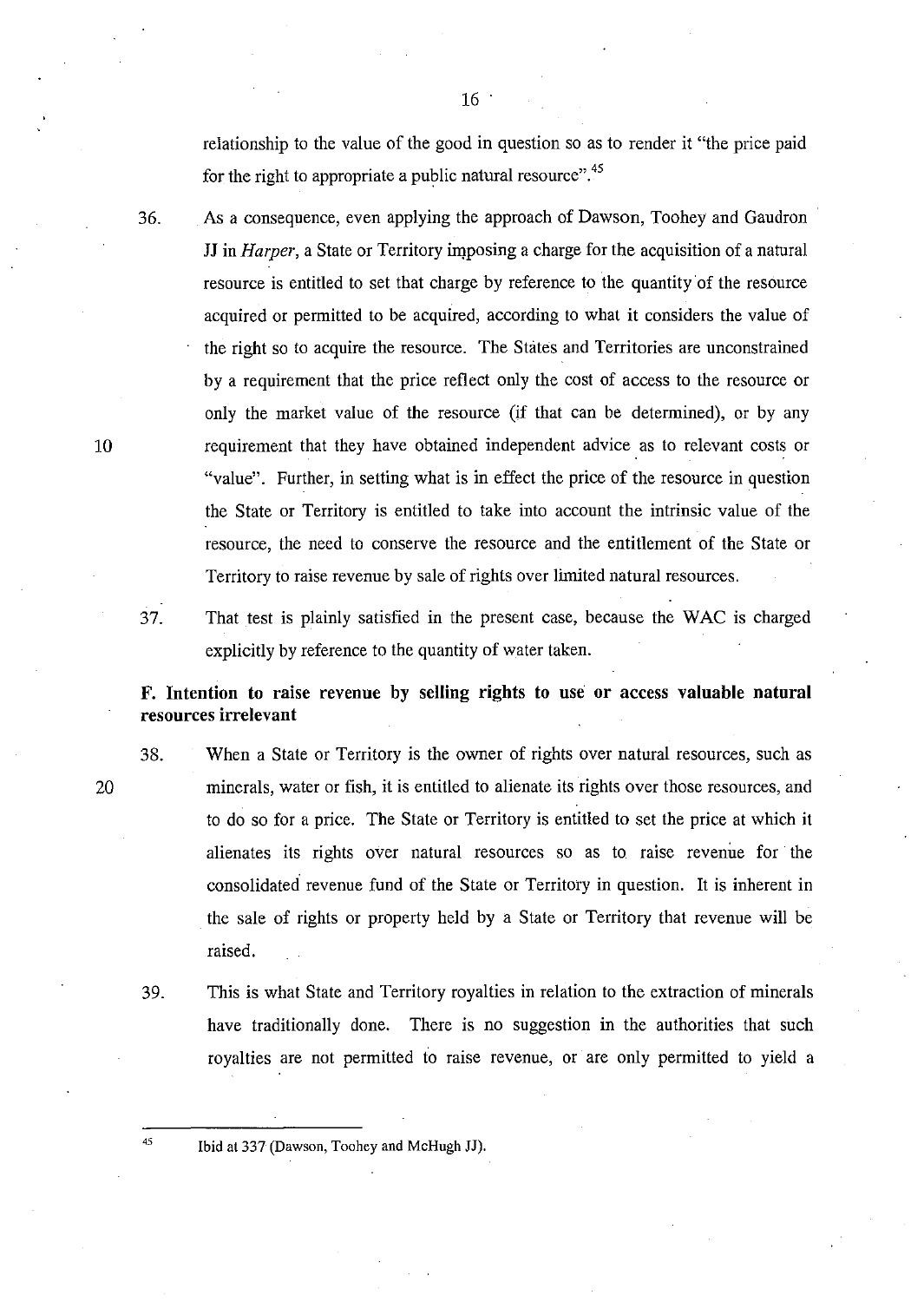"reasonable rate of return" on the cost of providing access to the minerals, or on the market value of the minerals.

- 40. While "the expense of administering legislation is not a valid justification, of itself, for imposing a compulsory charge" for the provision of a government service,<sup>46</sup> for reasons set out above that proposition has no relevance to a case where the charge is levied in return for rights to acquire or use a public natural resource.
- 

10

41. Thus the fact that a charge for rights to acquire or use a natural resource has as its purpose or effect the raising of revenue for the general services of government is irrelevant to the question whether it is a tax and hence a duty of excise.

# G. Intention to alter demand through adjustments to price of valuable natural . resource irrelevant

- 42. Contrary to the Appellant's submissions, the fact that price signals may be used to reduce demand for a limited natural resource, the rights to which are vested in a State or Territory, is not a matter that "points to the exaction being an excise duty".<sup>47</sup> Where a State or Territory owns the rights over a natural resource and wishes to discourage use of that resource on public policy grounds it is entitled to use price signals to do so; the fact that a State or Territory cannot impose a *tax on goods* so as to reduce demand (such as a tax on tobacco in order to reduce tobacco consumption) does not mean that a charge in return for the acquisition of rights and which has the effect of reducing demand for a relevant good is a tax on that good. The effect on demand of the price charged for such rights, especially in circumstances where the good in question is a limited natural resource, says nothing about the character of the charge as a tax or otherwise.
- 20

46

47

Appellant's submissions on the WAC at [95] (emphasis omitted).

Appellant's submissions on the WAC at [38], citing *Swift Australian (Pty) Ltd v Boyd-Parkinson*  (1962) 108 CLR 189 and *Logan Downs Pty Ltd v Queensland* (1977) 137 CLR 59.